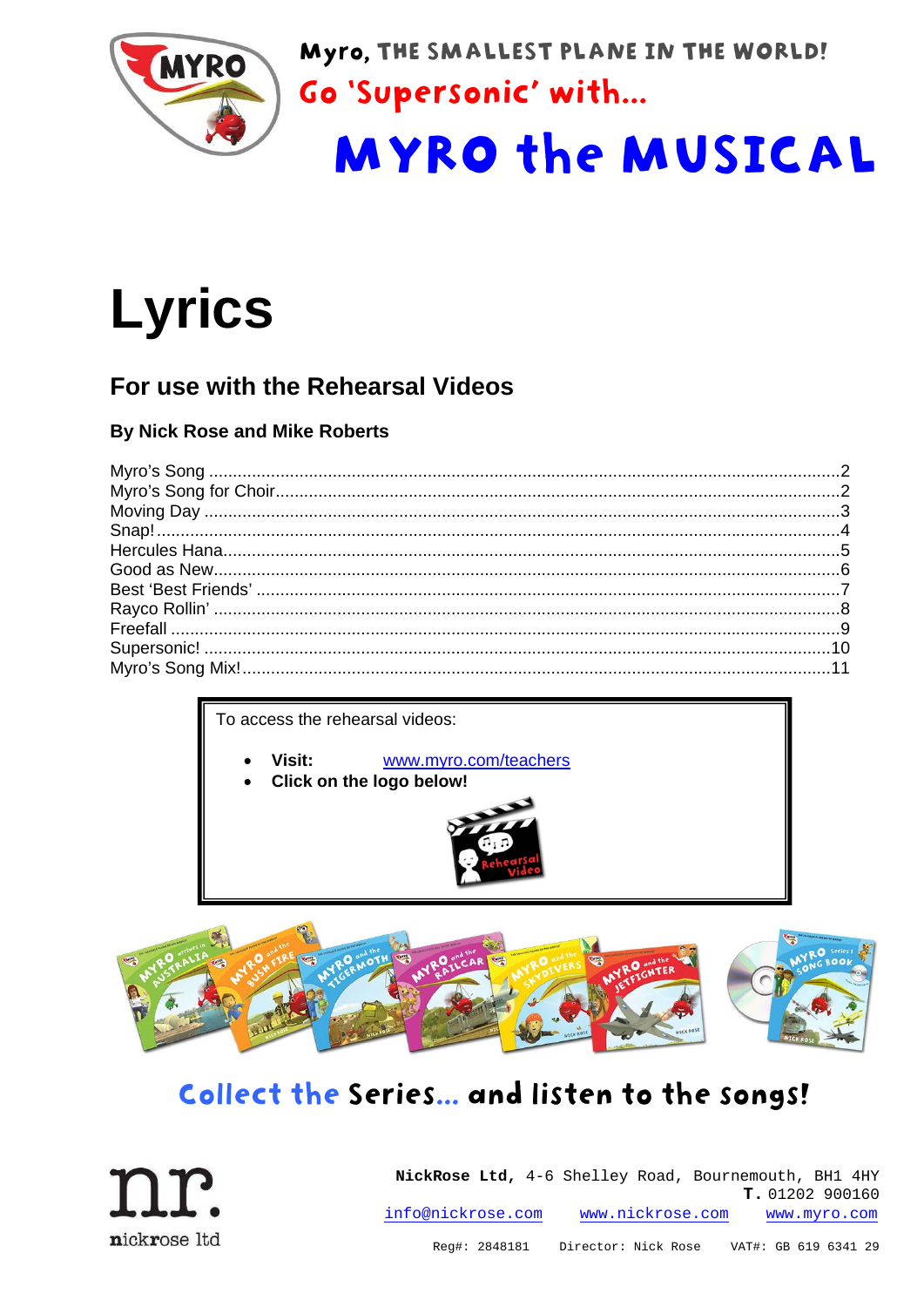

#### **Myro's Song**

My name is Myro, the smallest plane in the world, I'm flying off on adventures again. With my mate Gigi, we're always zipping around, Come on and join us in your aeroplane.

He'd like you all to see, his new Australian home, And say "hello", to all of his friends. We'd love to meet you too, you'll never be alone; Flying together again and again!

My name is Myro, the smallest plane in the world, I'm getting ready for take-off again.

With my mate Gigi, we're gonna zoom all around, So now it's time to go flying,

It's all so exciting,

Come join us in your aeroplane!



#### **Myro's Song for Choir**

His name is Myro, the smallest plane in the world, He's flying off on adventures again. With his mate Gigi, they're always zipping around, Come on and join them in your aeroplane.

He'd like you all to see, his new Australian home, And say "hello", to all of his friends. They'd love to meet you too, you'll never be alone; Flying together again and again!

His name is Myro, the smallest plane in the world, He's getting ready for take-off again. With his mate Gigi, they're gonna zoom all around, So now it's time to go flying, It's all so exciting,

Come join them in your aeroplane!







Copyright © Nick Rose 2011-2016 Published by NickRose Ltd For more info: www.myro.com/teachers *You must purchase a Copying and a Performance Licence from NickRose Ltd before you copy any part of this document, or rehearse/perform any part of this Musical. Email info@nickrose.com to purchase.* 

Page 2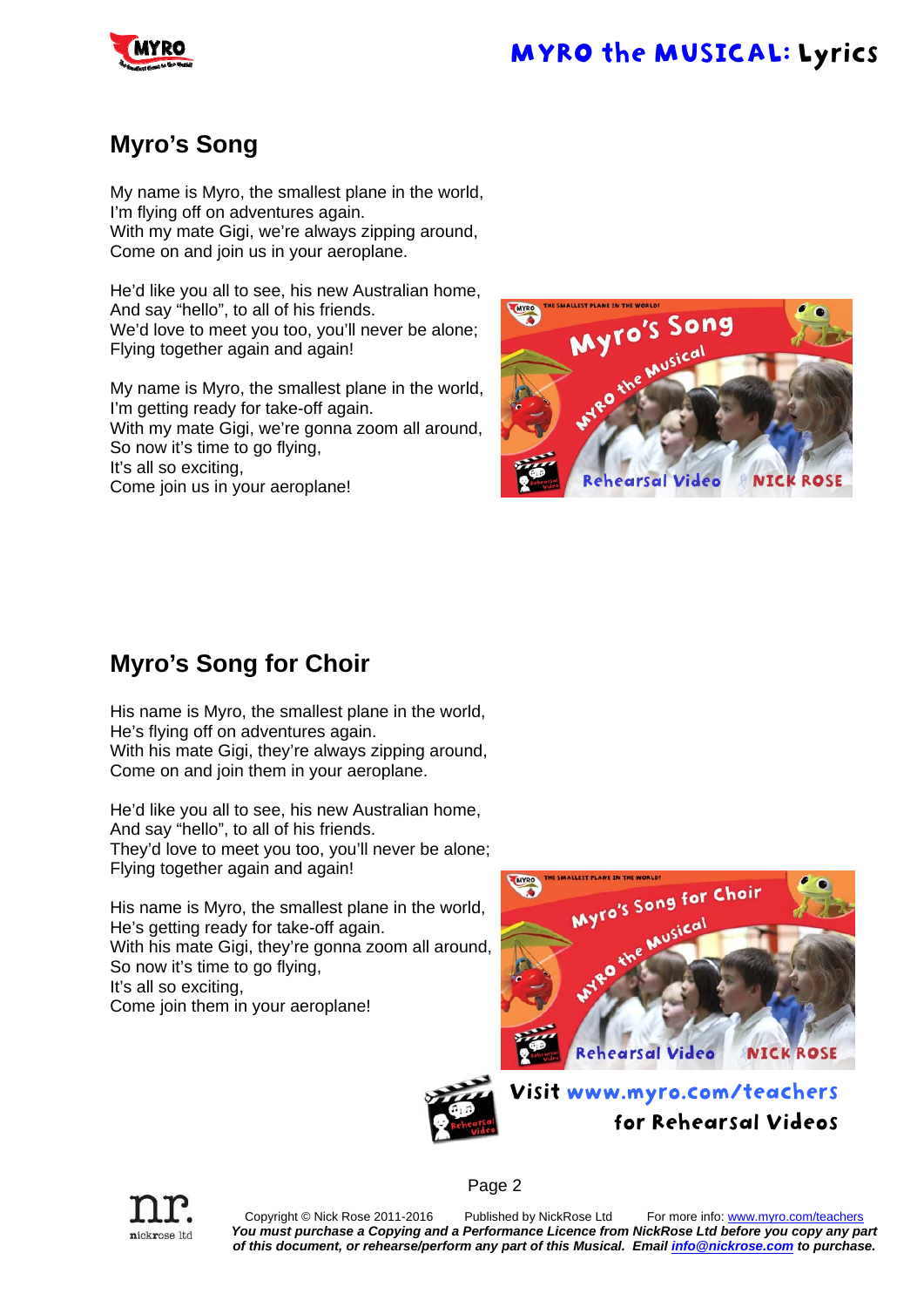### **Moving Day**

We've waited many 'sleeps' for this day to come, When we find a brand new home with a brighter sun. Our bags are fully packed for the 'land of wonder', Excitement moves our bodies as we head 'down under'!

It's 'Moving Day', hip hip hooray; Australia, we're on our way! We're sailing to the land of sun, Adventure's there for everyone! We've loaded the ship, prepared for the trip, Excited because, we're heading for 'Oz'! It's 'Moving Day', let's cast away, Next stop - Australia!

Australia is full, of exciting things; Furry animals and birds; brightly coloured wings. New friends we'll get to know, as we play together, Beside the clear blue sea, enjoy hot sunny weather.

It's 'Moving Day', hip hip hooray; Australia, we're on our way! We're sailing to the land of sun. Adventure's there for everyone! We've loaded the ship, prepared for the trip. Excited because, we're heading for 'Oz'! It's 'Moving Day', let's cast away, Next stop - Australia!

Next stop - Australia! Next stop - Australia!



From the book

Myro Arrives in Australia







Copyright © Nick Rose 2011-2016 Published by NickRose Ltd For more info: www.myro.com/teachers *You must purchase a Copying and a Performance Licence from NickRose Ltd before you copy any part of this document, or rehearse/perform any part of this Musical. Email info@nickrose.com to purchase.* 

nickrose ltd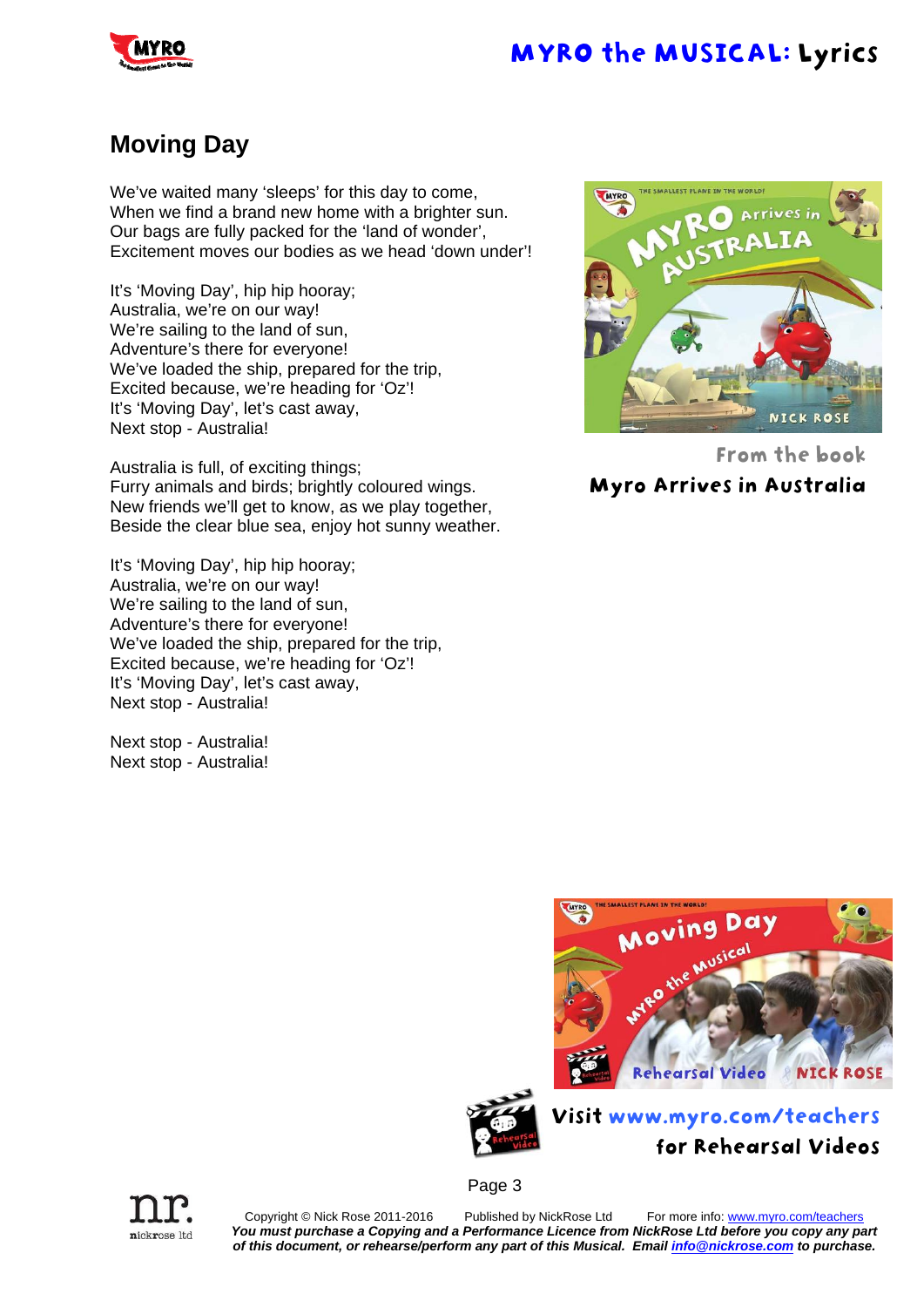

#### **Snap!**

In the grasslands of Australia, Roaming through shady trees, You'll find some kangaroos wearing running shoes, Moving around with ease; Can you move like them too?

Jumping, jump, jump… jumping, Thumping, thump, thump… thumping, Kangaroos just love to move, can you jump too! Leaping, leap, leap… leaping, Never ever… sleeping, Bounce around all day just like a Kangaroo.

In the woodlands of Australia, Hiding in shady trees, You'll spy Koalas there, with grey silky hair, Eating some tasty leaves; Can you eat like them too?

Munching, munch, munch… munching, Crunching, crunch, crunch… crunching, Koalas always love to chew a tasty lunch! Chewing, chew, chew… chewing, Munching the whole day through, Eating all day long is what Koalas do!

In the wetlands of Australia, Swimming so quietly, You'll see a crocodile, floating with a smile, Hoping to find some tea; Can you guess what they do?

Snapping, snap, snap… snapping, Cracking, crack, crack… cracking, Crocodiles have big sharp teeth to catch a snack! Swishing, swish, swish… swishing, Swimming just like a fish, Crocodiles swim miles to find a tasty dish!

Snapping, snap, snap… snapping, Cracking, crack, crack… cracking, Crocodiles have big sharp teeth to catch a snack! Swishing, swish, swish… swishing, Swimming just like a fish, Crocodiles swim miles to find a tasty dish! SNAP!





Page 4

Visit www.myro.com/teachers for Rehearsal Videos

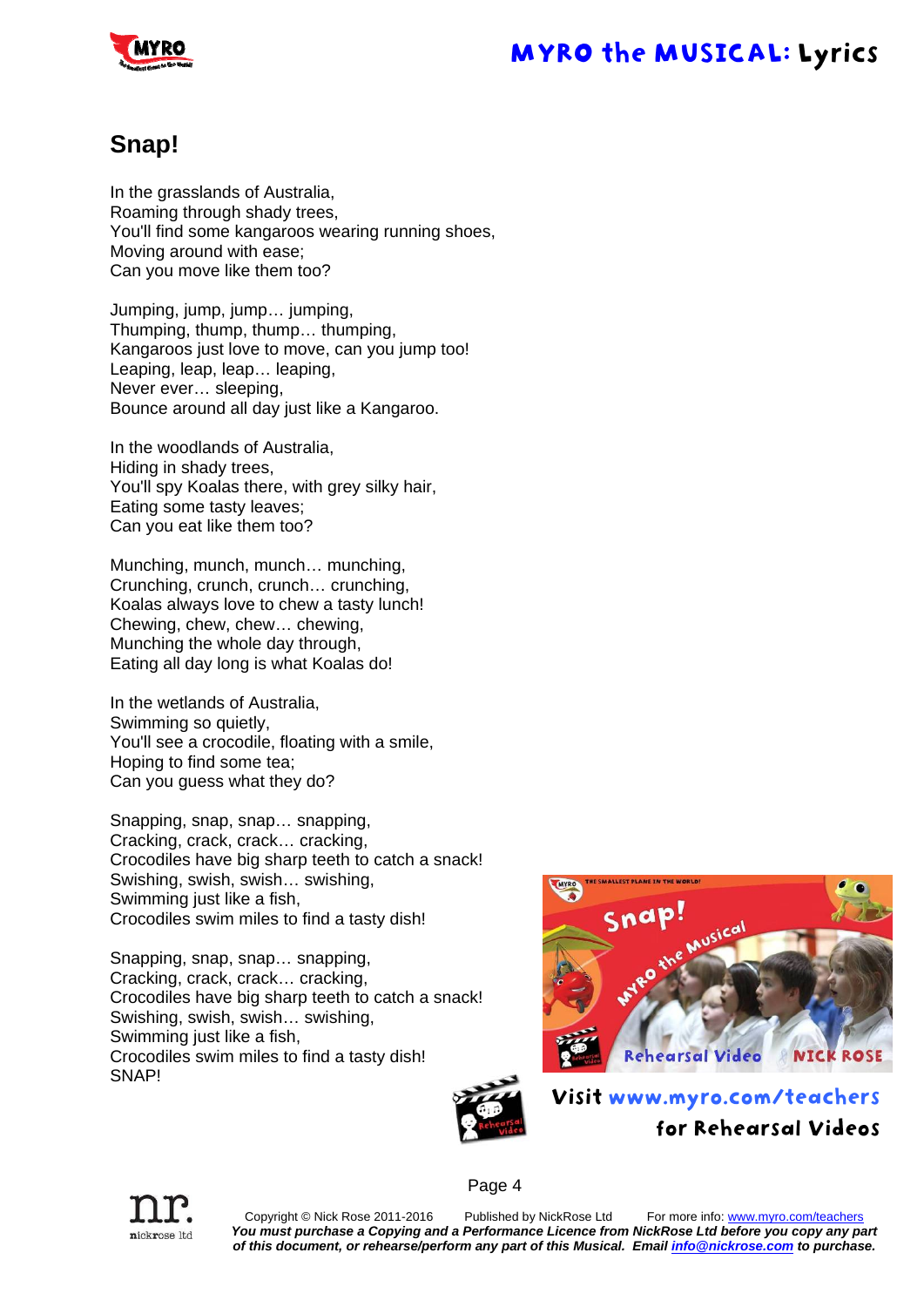#### **Hercules Hana**

My name is Hana, a 'Hercules', Four roaring engines, beneath my wings, The largest belly, you've ever seen, Inside I carry, all kinds of things.

Through all kinds of weather, to all types of landing, Whatever the mission, I'm always on hand;

Hana; Call on 'Hercules Hana'. She can be relied on, to fly anywhere that you need her. Hana!

I just love being, a 'Hercules', Across the world and the seven seas, To many places and lands I've been, From Europe's Cities, to 'Alice Springs'.

Through all kinds of weather, to all types of landing, Whatever the mission, I'm always on hand;

Hana; Call on 'Hercules Hana'. She can be relied on, to fly anywhere that you need her.

Hana;

Call on 'Hercules Hana'. Gentle, kind and loving, yet strong and dependable, Sturdy, calm and rugged, her work is commendable, Help in time of trouble, she hears our call when we all need her. Hana!



From the book Myro and the Bush Fire



for Rehearsal Videos





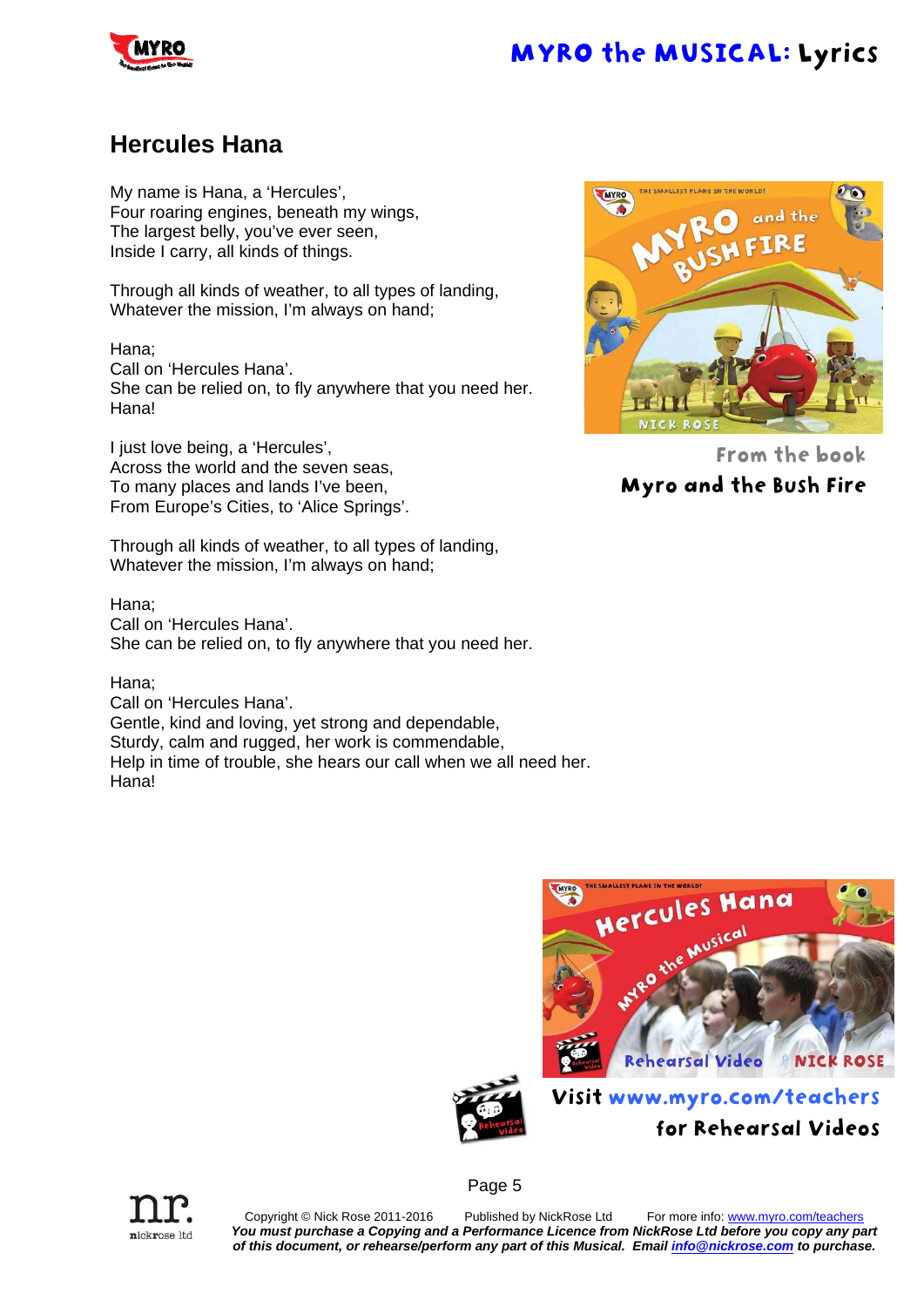

#### **Good as New**

So many years, the paint is all flaky now. Once so well used, the parts are all shaky now. To throw away would seem so very unfair, What's needed here is 'tender, loving care'!

Piece by piece; part by part, Repair, rebuild and then restore; make better than it was before. Hour by hour; day by day, Clean-up, repaint and reconstruct; be careful with the final touch! Then stand back, enjoy the view…. All restored now; All sparkly, 'Good as New'!

Something unused, forgotten or broken now. Taking up space, perhaps we'll replace it soon. But there's no need; we can reuse it again, 'Restore is More', just listen; I'll explain:

Piece by piece; part by part, Repair, rebuild and then restore; make better than it was before. Hour by hour; day by day, Clean-up, repaint and reconstruct; be careful with the final touch!

Piece by piece; part by part, Repair, rebuild and then restore; make better than it was before. Hour by hour; day by day, Clean-up, repaint and reconstruct; be careful with the final touch! Then stand back, enjoy the view…. All restored now; All sparkly, 'Good as New'! All sparkly, 'Good as New'!

nickrose ltd



From the book

Myro and the Tiger Moth





Visit www.myro.com/teachers for Rehearsal Videos

Page 6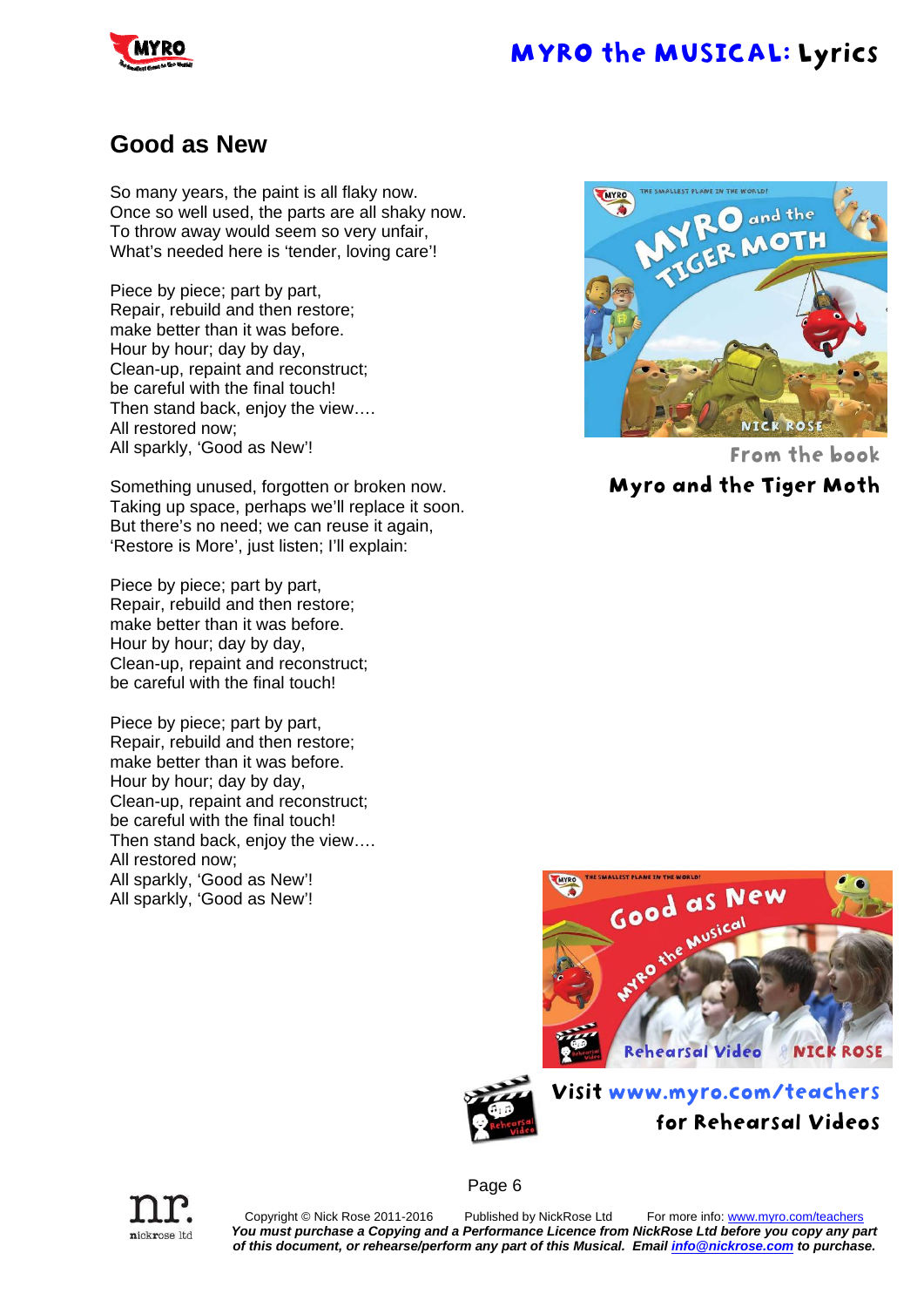

#### **Best 'Best Friends'**

When I arrived I was the brand 'new kid' in town, New in the hanger, and new in the clouds. When I heard your blades spinning; saw you winking and grinning, I knew that we'd become; the best, 'best friends' around.

We are the best 'best friends' that have ever flown in the sky, Chasing games through the clouds, hear our engines playfully cry. We fly in the sun or through stormy weather, Rain or shine, we'll always be together, For now we have become; the best 'best friends'

We all need friends to help us laugh and have good times, Cheering us up, when, we need it sometimes. When I first saw your smile, and we spoke for a while, I knew that we'd become; the best 'best friends' you'll find!

We are the best 'best friends' that have ever flown in the sky, Chasing games through the clouds, hear our engines playfully cry. We fly in the sun or through stormy weather, Rain or shine, we'll always be together, For now we have become; the best 'best friends'

We are the best 'best friends' that have ever flown in the sky, Chasing games through the clouds, hear our engines playfully cry. We fly in the sun or through stormy weather, Rain or shine, we'll always be together, For now we have become; the best 'best friends' alive! The best 'best friends' alive!





Page 7



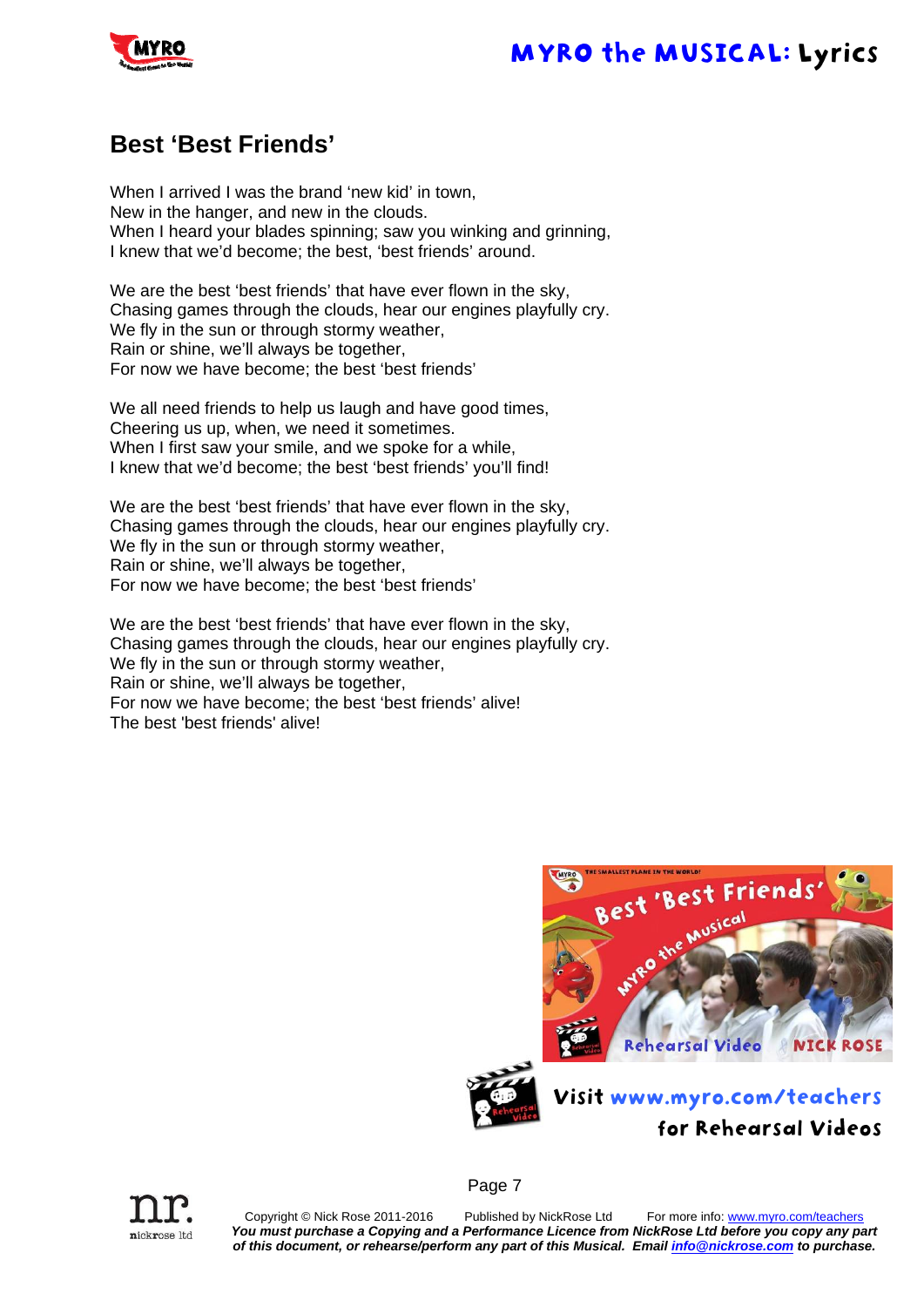

#### **Rayco Rollin'**

Toot, toot, toot; he's climbing up the 'zig zag', Same old route; past smaller slopes and hill crags. All aboard; to travel and explore, Big rewards; so much to do and more! All year round; Rayco's on his way again.

Rayco the Railcar, rattling down the track, Safe for adventure, his wheels go 'click-er-ty clack'! Wise, clever Railcar, 'sharpest tack in the pack', No trip is too far, when Rayco's running the track! He knows the land and he's got it all planned, Come ride on him now and you'll understand. Into the 'Blue Mountains': He'll take you there and he'll bring you back.

Rollin' low; his wheels will start to clatter, Though he's slow; it doesn't seem to matter. Everyone, just loves old Rayco's train, Ride just once, you'll have to ride again! Rattle oh; hear him on his way today.

Rayco the Railcar, rattling down the track, Safe for adventure, his wheels go 'click-er-ty clack'! Wise, clever Railcar, 'sharpest tack in the pack', No trip is too far, when Rayco's running the track! He knows the land and he's got it all planned, Come ride on him now and you'll understand. Into the 'Blue Mountains': He'll take you there and he'll bring you back.

'Ta click-er-ty clack', all over the track, 'ta pick-er-dy tick-er-dy click-er-ty clack'! 'He's rollin', Rayco's rollin', hear him roll!

Rayco the Railcar, rattling down the track, Safe for adventure, his wheels go 'click-er-ty clack'! Wise, clever Railcar, 'sharpest tack in the pack', No trip is too far, when Rayco's running the track! He knows the land and he's got it all planned, Come ride on him now and you'll understand. Into the 'Blue Mountains':

He'll take you there and he'll bring you back.



From the book Myro and the Railcar







Page 8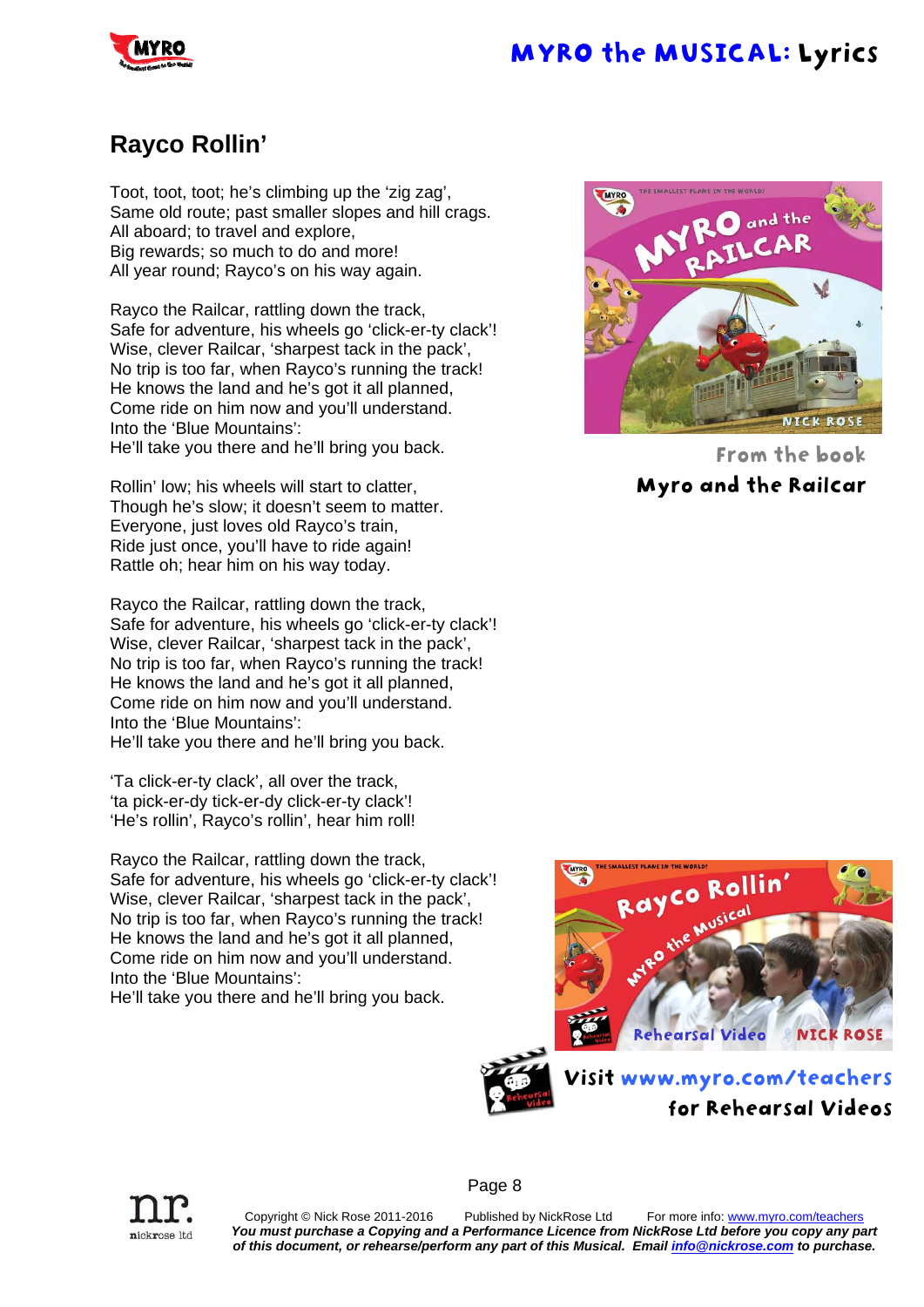

#### **Freefall**

Carefully; setting up our parachutes, Nervously; climbing into clean jumpsuits. Check 'the gear' a second time, I'll check yours and you check mine. In the plane; waiting for 'the off' again

Freefall…; what a great sensation, Freefall…; keep in close formation, Stretch out your arms, take control; dive through the clouds, spin and roll. Freefall…; all together, Freefall………………..; We are parachuting!

Climb, climb, climb; circle upwards in the air, Almost time; getting higher, nearly there. Check your place within the line, You know yours and I know mine. With a thump; door is open, time to jump!!!

Freefall…; what a great sensation, Freefall…; keep in close formation, Stretch out your arms, take control; dive through the clouds, spin and roll. Freefall…; all together, Freefall………………..; We are parachuting!

Legs together - arms well in. Keep your head down - chest touch chin. At the right time, raise your hand, and pull the rip chord fully; "One thousand, two thousand, three thousand… Don't forget check canopy"

Glide down…; heading for the 'drop-zone', Glide down…; see the 'X'; it marks home, Now watch the ground, as we planned; ready to run, when we land. Glide down…; soon we'll touch down, Glide down…………; We've been parachuting!



From the book Myro and the Skydivers





Visit www.myro.com/teachers for Rehearsal Videos



Page 9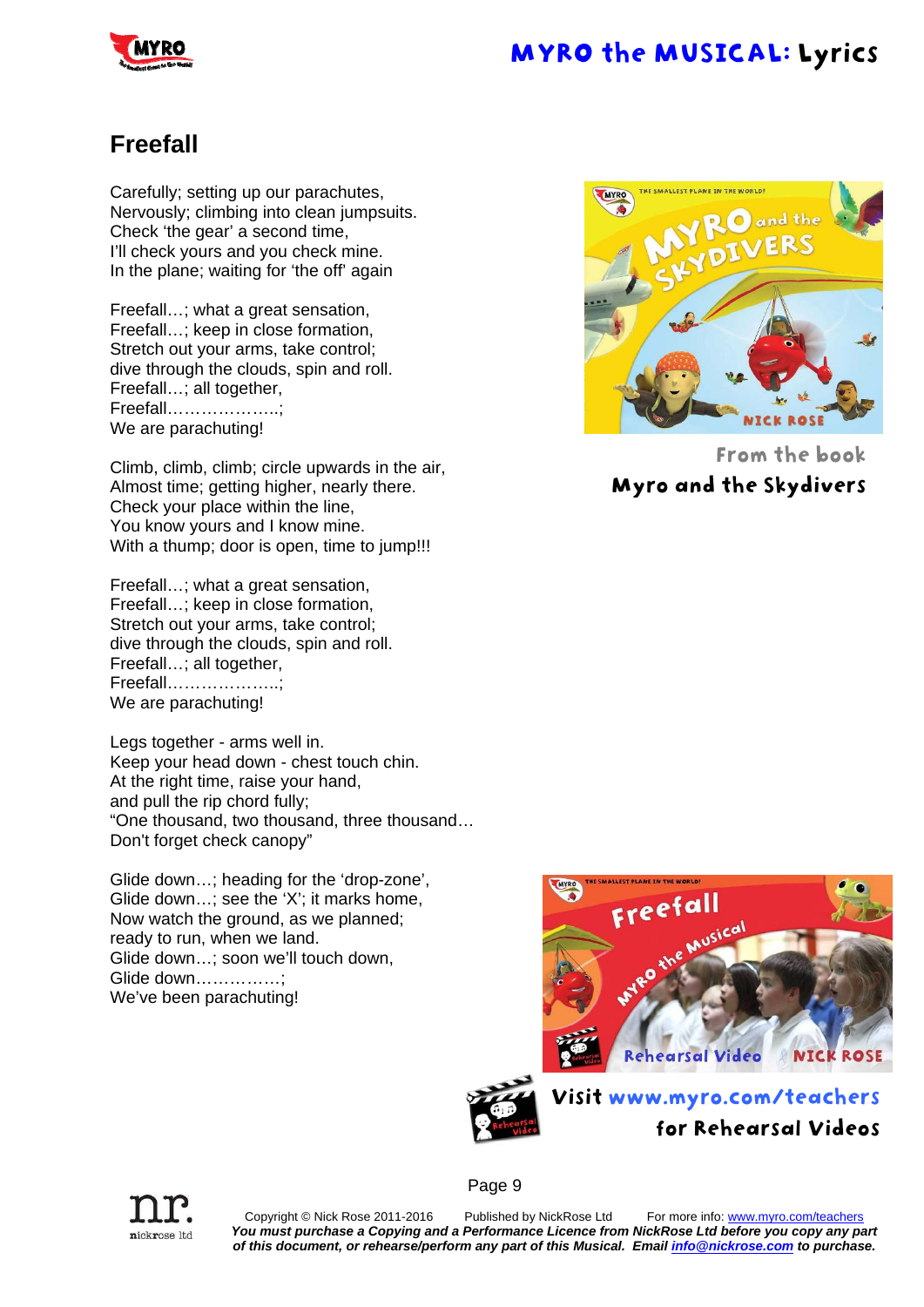#### **Supersonic!**

Bang! Zoom! My engines roar, I'm super, duper, trouper, super-sonic! Whizz! Boom! You'll hear me soar. Across the sky, a mile high, bionic! See my vapour trail draw lines across the sky, Catch me if you can – I'd like to see you try!

I'm a 'Supersonic Jet Plane', whizzing through the air. You'll find me speeding in the 'fast lane', slower planes beware! I 'wow' the crowds at all the air shows, with my supersonic speed, And scramble to the rescue, whenever there's a friend in need.

Go Jimo, go Jimo, go Jimo, go! go! Go Jimo, go Jimo, go Jimo, WHOA!……

Flash! Bang! You must have heard; I'm super, duper, trouper, super-sonic! Kerr-Pang! The fastest 'bird', I'm highest tech, the latest electronics! See my vapour trail draw lines across the sky, Catch me if you can – I'd like to see you try!

I'm a 'Supersonic Jet Plane', whizzing through the air, You'll find me speeding in the 'fast lane', slower planes beware! I 'wow' the crowds at all the air shows, with my supersonic speed, And scramble to the rescue, whenever there's a friend in need.

Go Jimo, go Jimo, go Jimo, go! go! Go Jimo, go Jimo, go Jimo, WHOA!……

Go Jimo, go Jimo, go Jimo, go! go! Go Jimo, go Jimo, go Jimo, WHOA!……

If you believe, you can fly really high, Just set you sights on the sky. And you will see, your greatest dreams come true,  $\vec{l}$ If you will just believe in YOU!, in you…

Go Jimo, go Jimo, go Jimo, go! go! Go Jimo, go Jimo, go Jimo, WHOA!……



From the book Myro and the Jet Fighter



#### ww.myro.com/teachers



 $\blacksquare$  $\blacksquare$ 

 $\blacksquare$ 

for Rehearsal Videos

See my vapour trail draw lines across the sky, Catch me if you can – I'd like to see you try! I'm a 'Supersonic Jet Plane', whizzing through the air, You'll find me speeding in the 'fast lane', slower planes beware! I 'wow' the crowds at all the air shows, with my supersonic speed. And scramble to the rescue, whenever there's a friend in need. I'm a 'Supersonic Jet Plane', whizzing through the air, You'll find me speeding in the 'fast lane', slower planes beware! I 'wow' the crowds at all the air shows, with my supersonic speed. And scramble to the rescue, whenever there's a friend in need.

Go Jimo, go Jimo, go Jimo, go! go! Go Jimo, go Jimo, go Jimo, WHOA!…… Go Jimo!



Copyright © Nick Rose 2011-2016 Published by NickRose Ltd For more info: www.myro.com/teachers *You must purchase a Copying and a Performance Licence from NickRose Ltd before you copy any part of this document, or rehearse/perform any part of this Musical. Email info@nickrose.com to purchase.* 

Page 10